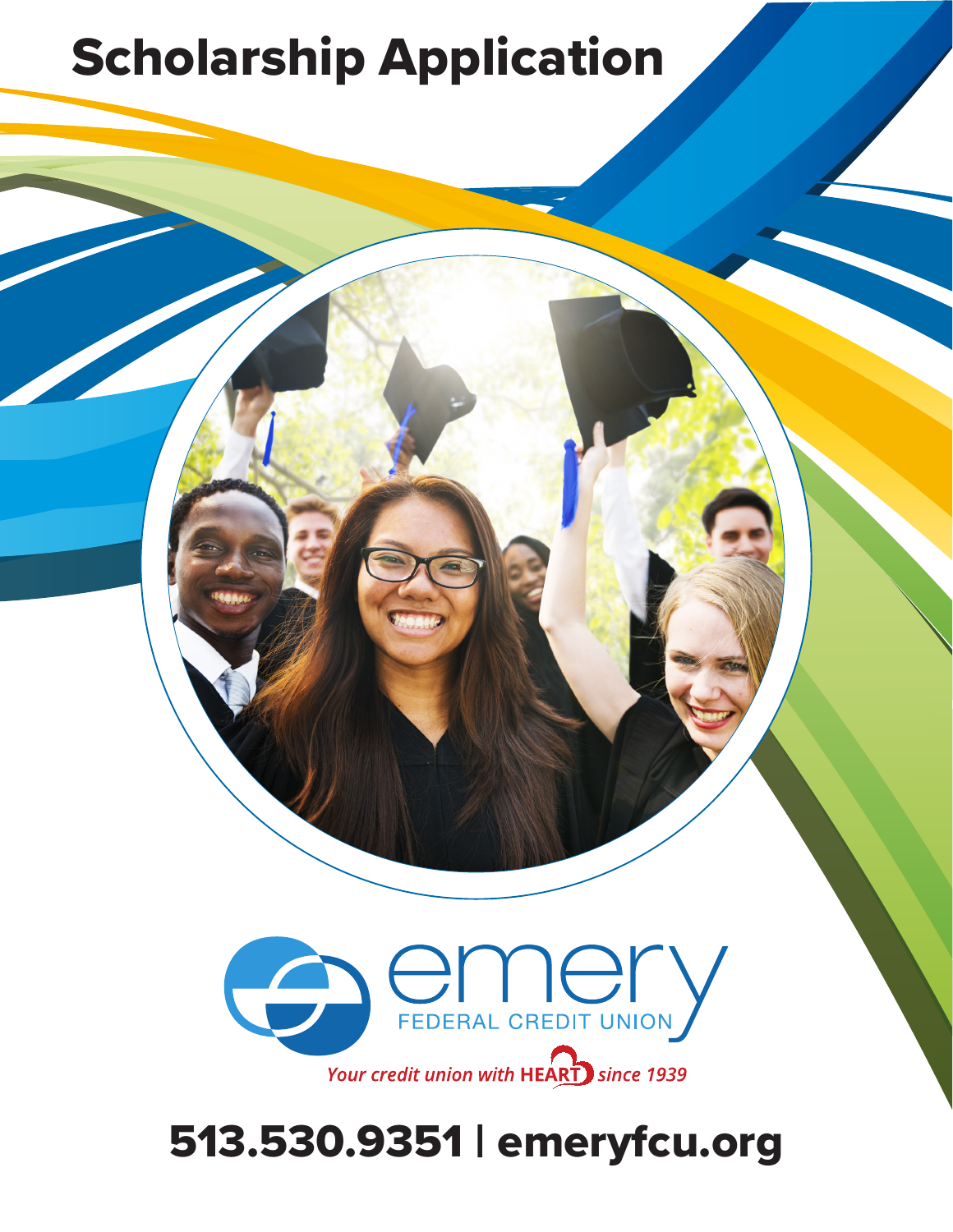### Scholarship - Rules and Regulations

#### **Scholarship Amount**

Three \$1,000 and two \$500 scholarships will be awarded.

#### **Eligibility**

- APPLICANT MUST BE AN ACTIVE EMERY FEDERAL CREDIT UNION MEMBER. \**NOTE: If you have not used your account in a while, it may be inactive or dormant. You can bring your account to active status by making a deposit into your account.*
- Must be planning to attend a two or four year college in the fall as a full time student.
- Emery Federal Credit Union Employees, their immediate families and Board Members are not eligible.

#### **Criteria For Winning the Scholarship**

The Scholarship will be awarded based on the following criteria:

- Academic achievement
- Community involvement
- Financial need
- Grade point average must be 2.5 or greater

#### **Award Procedures**

- To receive the funds, send a copy of the original bill and/or a list of classes to: Scholarship Emery FCU to the address below.
- Scholarship funds will be deposited into the recipient's account within one business week of receiving the bill or list of classes.

#### **Application Process**

To apply you must complete an Emery Federal Credit Union Scholarship Application. Please mail the application to:

Emery Federal Credit Union

P. O. Box 498967

Cincinnati, OH 45249-8967

Attention: Scholarship Selection Committee

Or you may email a PDF form back to our office at info@emeryfcu.org

The application must be postmarked no later than April 30th.

#### **Notification Date**

Decision will be made by May 31st. You will be notified by mail within two weeks after that date. (KEEP THIS PAGE FOR YOUR RECORDS)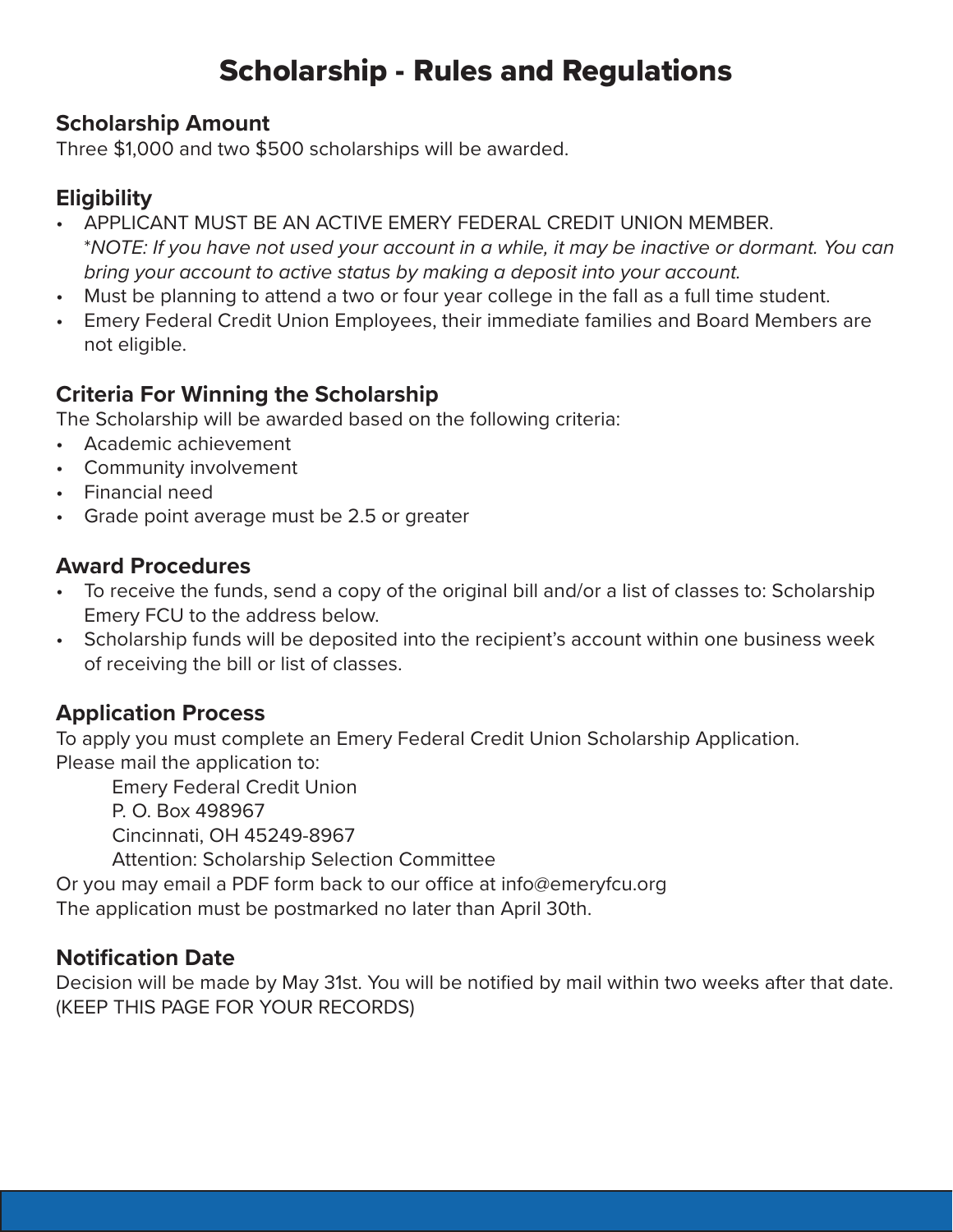## **EMERY FEDERAL CREDIT UNION** *College Scholarship Application*

Please print or type your application. Return all forms to Emery Federal Credit Union. The application must be postmarked no later than April 30. All information will be kept strictly confidential.

| Current High School or College GPA (on a 4.0 scale) ____________________________                                                         |                                                                   |  |                                                      |  |  |
|------------------------------------------------------------------------------------------------------------------------------------------|-------------------------------------------------------------------|--|------------------------------------------------------|--|--|
| Date of Graduation__________________________                                                                                             |                                                                   |  | (Attach an official transcript in a sealed envelope) |  |  |
| College(s) or University(s) to which you have applied and/or plan to attend:<br>(List name and address)<br>$1.$ $\overline{\phantom{a}}$ |                                                                   |  |                                                      |  |  |
| <u> 1999 - Jan Barbara de Santo de Arabel de la contrada de la contrada de la contrada de la contrada de la contra</u>                   |                                                                   |  |                                                      |  |  |
| 2.                                                                                                                                       |                                                                   |  |                                                      |  |  |
| <u> 1989 - Andrea Santa Andrea Santa Andrea Santa Andrea Santa Andrea Santa Andrea Santa Andrea Santa Andrea San</u><br>$\frac{3}{2}$    |                                                                   |  |                                                      |  |  |
|                                                                                                                                          |                                                                   |  |                                                      |  |  |
|                                                                                                                                          |                                                                   |  |                                                      |  |  |
|                                                                                                                                          | All information contained in my application is factually correct. |  |                                                      |  |  |
| <b>Signature</b>                                                                                                                         |                                                                   |  | Date                                                 |  |  |